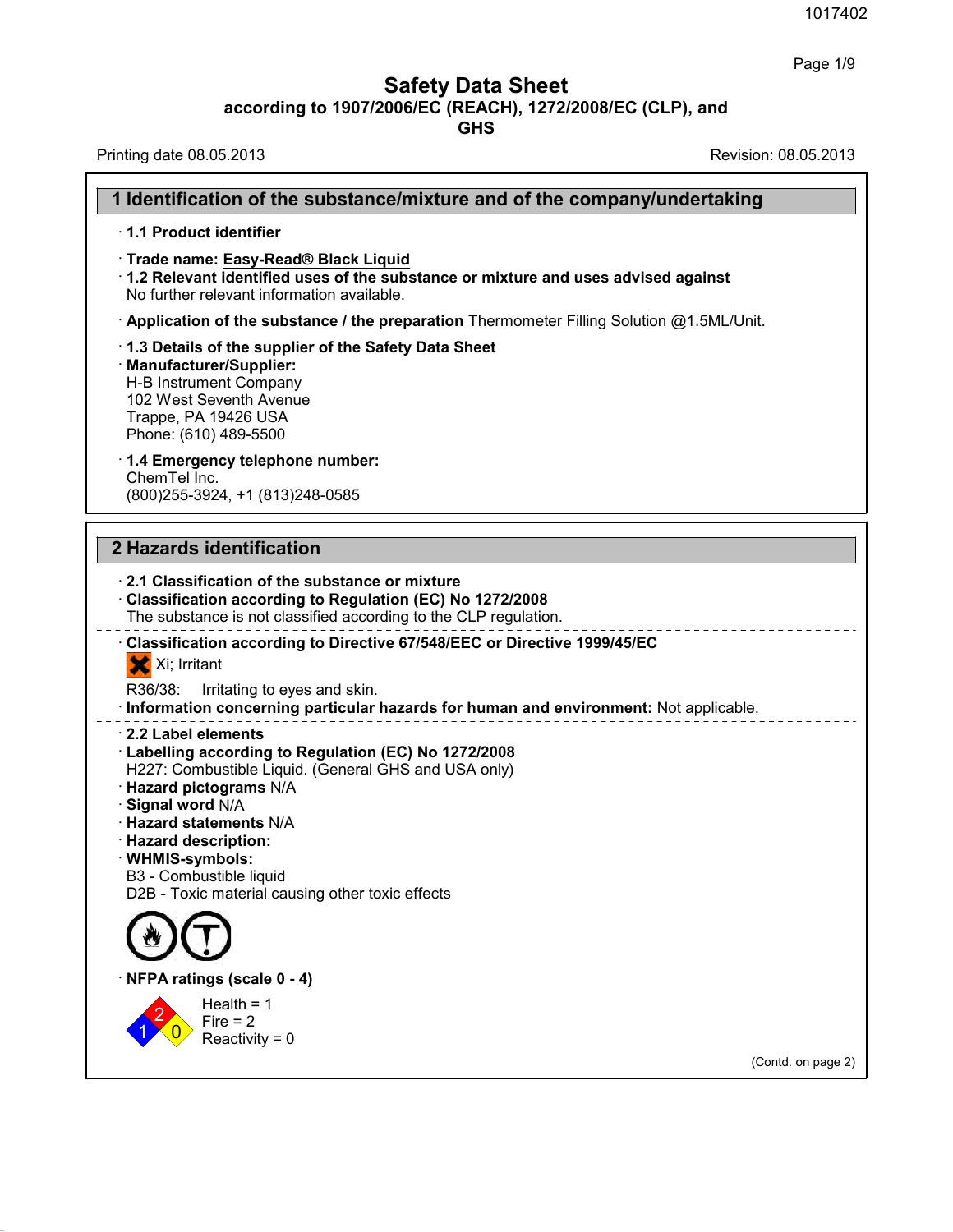### Safety Data Sheet<br><sub>006/EC (REACH), 1272/2008/EC (CLP),<br>GHS</sub> Page 2/9<br>**according to 1907/2006/EC (REACH), 1272/2008/EC (CLP), and<br>GHS<br>Revision: 08.05.2013<br>Revision: 08.05.2013 GHS Safety Data Sheet<br>
according to 1907/2006/EC (REACH), 1272/2008/EC (CLP), and<br>
Printing date 08.05.2013<br>
Revision: 08.05.2013<br>
Revision: 08.05.2013 ACCORDING 1907/2006/EC (Required)**<br>Printing date 08.05.2013<br>Trade name: Easy-Read® Black Liquid

# Trade name: Easy-Read® Black Liquid<br> **• HMIS-ratings (scale 0 - 4)**<br>
• HEALTH 1 Health = 1

(Contd. of page 1)

**HEALTH** 1 Hea FIRE

REACTIVITY  $\boxed{0}$  Reactivity = 0  $\boxed{2}$  Fire = 2  $\frac{1}{2}$  Health = 1<br>
Fire = 2<br>
Reactivity = 0 **is (scale 0 - 4)**<br>Health = 1<br>Fire = 2<br>Reactivity = 0 is (scale 0 - 4)<br>Health = 1<br>Fire = 2<br>Reactivity = 0<br>Term Health Hazard Substan **HEALTH TO Health = 1<br>
FIRE 2** Fire = 2<br>
REACTIVITY<sup>10</sup> Reactivity = 0<br> **HMIS Long Term Health Hazard Substances**<br>
Substance is not listed. **EXALTHERE 2.3** Fire = 2.<br> **EXACTIVITY 10** Reactivity = 0<br> **EXACTIVITY 10** Reactivity = 0<br> **EXACTIVITY 10** Reactivity = 0<br> **EXACTIVITY 10** Reactivity = 0<br> **EXACTIVITY 10** Reactivity = 0<br> **PIST: Not and VPVB assessments** 

## **Example Treactivity = 0**<br> **EXECUTE: Results Of PBT and vPvB assessment**<br> **Results of PBT and vPvB assessment**<br> **PBT:** Not applicable.<br> **PBT:** Not applicable. • **HMIS Long Term Health Haz**<br>Substance is not listed.<br>• **2.3 Other hazards**<br>• **Results of PBT and vPvB as**<br>• **PBT:** Not applicable.<br>• **vPvB:** Not applicable.

### Face Composition of PBT and vPvB assessment<br> **3 Composition/information on ingredients**<br> **3 Composition/information on ingredients**<br> **3.1 Substances** · **∨P∨B:** Not applicable.<br>
3.1 Substances<br>
· CAS No. Description<br>
· Non-Hazardous Ingredien **Composition/information**<br>- 3.1 Substances<br>- CAS No. Description<br>Non-Hazardous Ingredients **Composition/information or**<br>3.1 Substances<br>CAS No. Description<br>Non-Hazardous Ingredients

- 
- 

- **4 First aid measures**<br>**4 First aid measures**<br>**4.1 Description of first aid measures**
- **4.1 Description of first aid measures**<br> **4.1 Description of first aid measures**<br> **4.1 Description of first aid measures**<br> **4.1 Description of first aid measures**<br> **4.1 Description of first aid measures**<br> **4.1 Description First aid measures**<br> **Example 3 A.1 Description of first aid measures**<br> **A.1 Description of first aid measures**<br> **After skin contact:** Immediately wash with water and soap and rinse thoroughly.<br> **After eye contact:** Remov
- 
- 
- 
- 
- No further relevant information available<br> **Hazards** No further relevant information<br> **4.3 Indication of any immediate medi**<br>
No further relevant information available<br>
5 Firefighting measures<br>
5.1 Extinguishing media
- **4.1 Description of first aid measures**<br>• **After skin contact:** Immediately wash with water and soap and rinse thoroughly.<br>• **After eye contact:** Remove contact lenses if worn.<br>• **After swallowing:** Do not induce vomiti • After swallowing: Do not induce vomiting; call for medical help immediately.<br>
• 4.2 Most important symptoms and effects, both acute and delayed<br>
No further relevant information available.<br>
• Hazards No further relevant

## **5.1 Extinguishing measures**<br>5.1 Extinguishing media<br>Suitable extinguishing agents:

- 
- 
- **Firefighting measures<br>· 5.1 Extinguishing media<br>· Suitable extinguishing agents:<br>CO2, powder or water spray. Fight larger fire<br>· For safety reasons unsuitable extinguish**
- 
- 5 Firefighting measures<br>
19.1 Extinguishing media<br>
19.1 Extinguishing agents:<br>
202, powder or water spray. Fight larger fires with water spray or alcohol resistant foam.<br>
19.2 Special hazards arising from the substance or For safety reasons unsuitable extinguishing agents: None.<br>
1972 Special hazards arising from the substance or mixture No further relevant information available.<br>
1973 Advice for firefighters<br>
1973 Advice for firefighters<br>
- 
- 

36.0.22

• **Suitable extinguishing agent**<br>
CO2, powder or water spray. F<br>
• **For safety reasons unsuitable 5.2 Special hazards arising f<br>
• <b>5.3 Advice for firefighters**<br>
• **Protective equipment:**<br>
Wear self-contained respirator<br>
W Wear self-contained respiratory protective device.

(Contd. on page 3)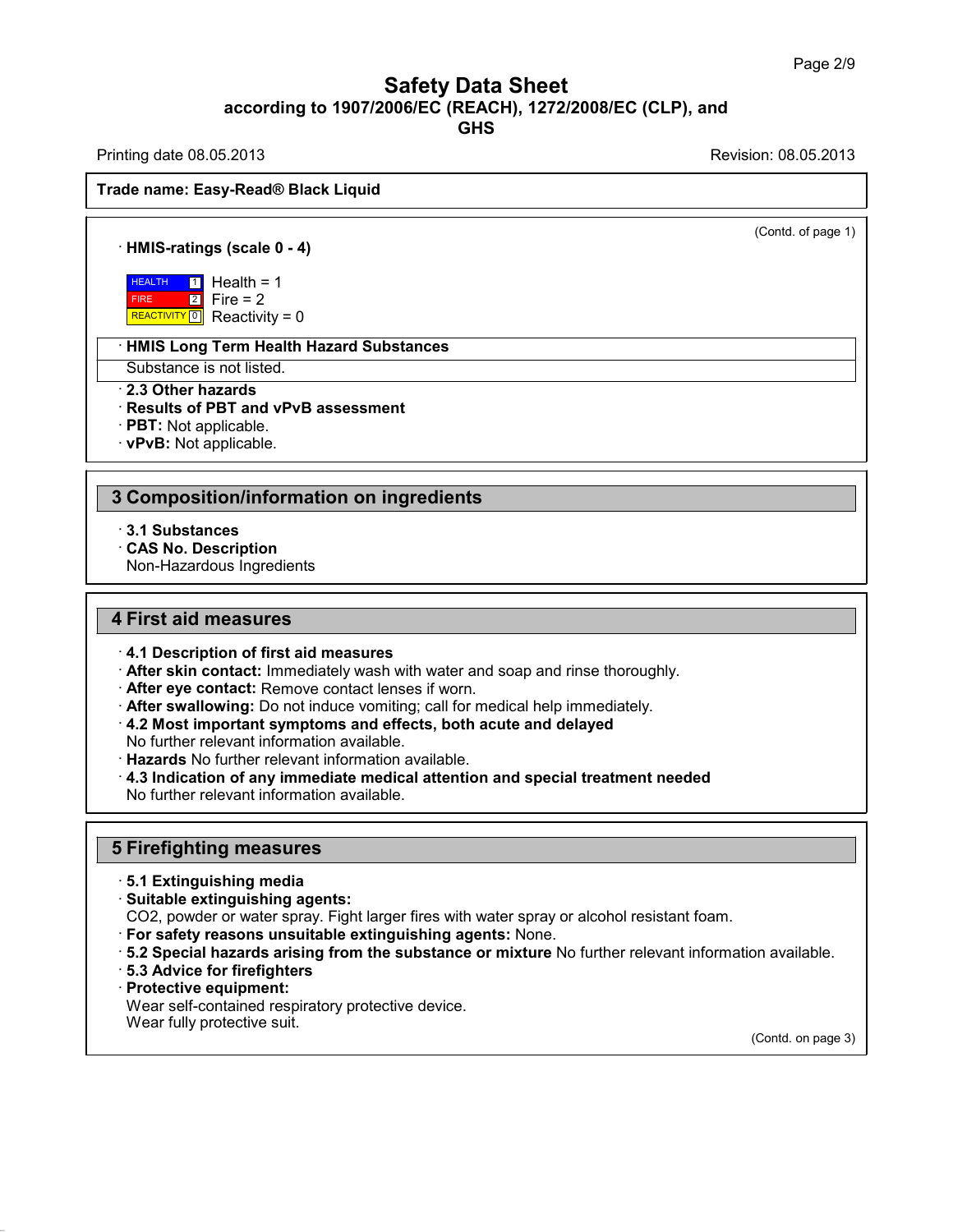## Safety Data Sheet<br><sub>006/EC (REACH), 1272/2008/EC (CLP),<br>GHS</sub> Page 3/9<br>**according to 1907/2006/EC (REACH), 1272/2008/EC (CLP), and<br>GHS<br>Revision: 08.05.2013<br>Revision: 08.05.2013 Safety Data Sheet<br>
Example 379 according to 1907/2006/EC (REACH), 1272/2008/EC (CLP), and<br>
Printing date 08.05.2013<br>
Revision: 08.05.2013<br>
Revision: 08.05.2013 ACCORDING 1907/2006/EC (Required)**<br>Printing date 08.05.2013<br>Trade name: Easy-Read® Black Liquid

**GHS**

(Contd. of page 2)

Trade name: Easy-Read® Black Liquid<br> **Additional information** No further relevant information available.

**Example 2018 Process Concernsive Concernsive Concernsive Concernsive Concernsive Concernsive Concernsive Concernsive Concernsive Concernsive Concernsive Concernsive Concernsive Concernsive Concernsive Concernsive Concerns** • **Additional information No further relevant information available.**<br> **6.1 Personal precautions, protective equipment and emergency procedures**<br>
Wear protective equipment. Keep unprotected persons away.<br>
Keep away from ig **Accidental release measures<br>6.1 Personal precautions, protective equipment and emergency proce**<br>Wear protective equipment. Keep unprotected persons away.<br>Keep away from ignition sources.<br>6.2 Environmental procautions: De

- 
- 

For the sources. **Control is a surface as a surface sources.**<br> **E.1 Personal precautions, protective equipment and emergency procedures**<br>
Wear protective equipment. Keep unprotected persons away.<br> **E.3 Methods and material** 6.1 Personal precautions, protective equipment and emergency procedures<br>Wear protective equipment. Keep unprotected persons away.<br>Keep away from ignition sources.<br>6.2 Environmental precautions: Do not allow to enter sewers Wear protective equipment. Keep unprotec<br>
Keep away from ignition sources.<br> **6.2 Environmental precautions:** Do not al<br> **6.3 Methods and material for containmer**<br>
Absorb with liquid-binding material (sand, d<br>
Ensure adequa **6.3 Methods and material for containment and cleaning up:**<br>Absorb with liquid-binding material (sand, diatomite, acid binders<br>Ensure adequate ventilation.<br>6.4 Reference to other sections<br>See Section 7 for information on s Absorb with liquid-binding material (sand, diatomite, acid binders, universal binders, sawdust). Absorb with liquid-binding material (sand, diator<br>Ensure adequate ventilation.<br>6.4 Reference to other sections<br>See Section 7 for information on safe handling.<br>See Section 8 for information on personal prote<br>See Section 13

**6.4 Reference to other sections**<br>
See Section 7 for information on safe has<br>
See Section 8 for information on personal<br>
See Section 13 for disposal information.<br> **7 Handling and storage**<br> **7.1 Precautions for safe handlin** 

**7 Handling and storage<br>
· 7.1 Precautions for safe handling<br>
Ensure good ventilation/exhaustion at the workplace.<br>
Prevent formation of aerosols. Handling and storage<br>
7.1 Precautions for safe handling<br>
Ensure good ventilation/exhaustion at the workplace.<br>
Prevent formation about fire - and explosion protection: Protect** 

- 
- **Prevent formation of aerosols.**<br> **Prevent formation of aerosols.**<br> **Prevent formation of aerosols.**<br> **Prevent formation about fire and explosion protection:** Protect from heat.<br> **Protect from heat.**<br> **Protections for sa** Prevent formation of aerosols.<br> **Constant Constant Constant Constant Constant Constant Constant Constant Constant Constant Constant Constant<br>
Constant Constant Constant Constant Constant Constant Constant Constant Constant**

· **Storage:**

- **Requirements to be met by storerooms and receptacles: No special requirements.**
- The Conditions for safe storage, including any incompatibilities<br>
Storage:<br>
Requirements to be met by storerooms and receptacles: No special requirements.<br>
Information about storage in one common storage facility: Store aw
- 

Further information about storage conditions:<br>
Keep container tightly sealed.<br>
Protect from heat and direct sunlight.<br> **8 Exposure controls/personal protection**<br> **8 Exposure controls/personal protection**<br> **Additional infor** · **7.3 Specific end use(s)** No further relevant information available.<br> **BExposure controls/personal protection**<br>
· **Additional information about design of technical facilities:** No further data; see item 7.<br>
· **8.1 Contr** 3 Exposure controls/personal protection<br>
∴Additional information about design of technical facilities: No further data; see item 7.<br>
∗8.1 Control parameters<br>
∗ Ingredients with limit values that require monitoring at the

- 
- 
- 
- 
- **DNELs** No further relevant information available.<br>• **PNECs** No further relevant information available.<br>• **Additional information:** The lists valid during the making were used as basis.<br>• 8.2 Exposure controls<br>• Personal
- 

36.0.22

- 
- 

• **PNECs** No further relevant information available.<br>
• **Additional information:** The lists valid during the ma<br>
• 8.2 **Exposure controls**<br>
• **Personal protective equipment:**<br>
• **General protective and hygienic measures:**<br> Additional information: The lists valid during the making were used as basis.<br>
8.2 Exposure controls<br>
Personal protective equipment:<br>
General protective and hygienic measures:<br>
The usual precautionary measures are to be ad Reflective and data of the matter of the set of the set of the matter of the personal protective equipment:<br>
Seneral protective and hygienic measures:<br>
The usual precautionary measures are to be adhered to when<br>
Keep away

(Contd. on page 4)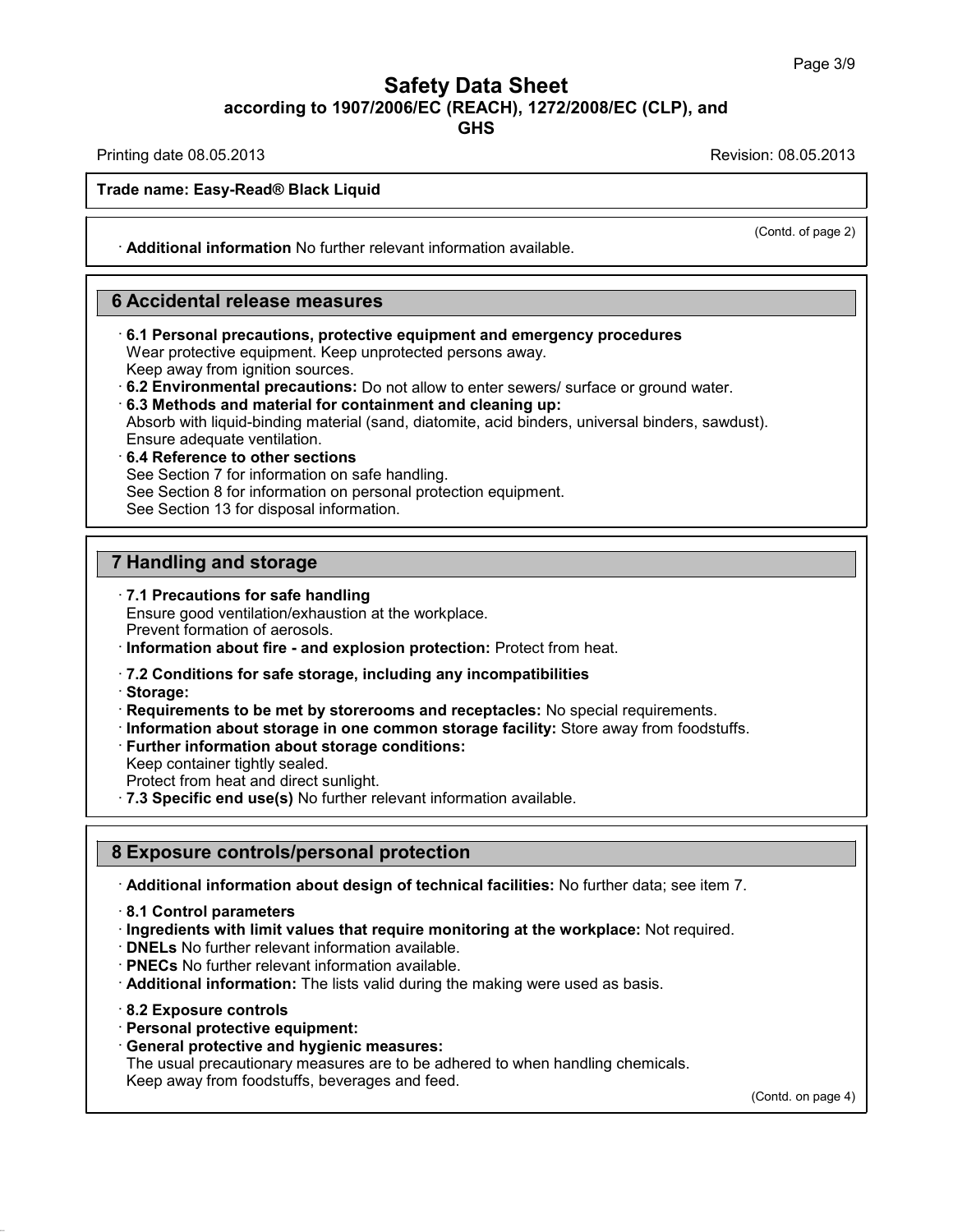## Safety Data Sheet<br><sub>006/EC (REACH), 1272/2008/EC (CLP),<br>GHS</sub> Page 4/9<br>**according to 1907/2006/EC (REACH), 1272/2008/EC (CLP), and<br>GHS<br>Revision: 08.05.2013<br>Revision: 08.05.2013 Safety Data Sheet<br>
Safety Data Sheet<br>
According to 1907/2006/EC (REACH), 1272/2008/EC (CLP), and<br>
Printing date 08.05.2013<br>
Revision: 08.05.2013<br>
Revision: 08.05.2013**

**GHS**



**Codour:** Citrus.<br> **Codour threshold:** Citrus. Not determined.

36.0.22

(Contd. on page 5)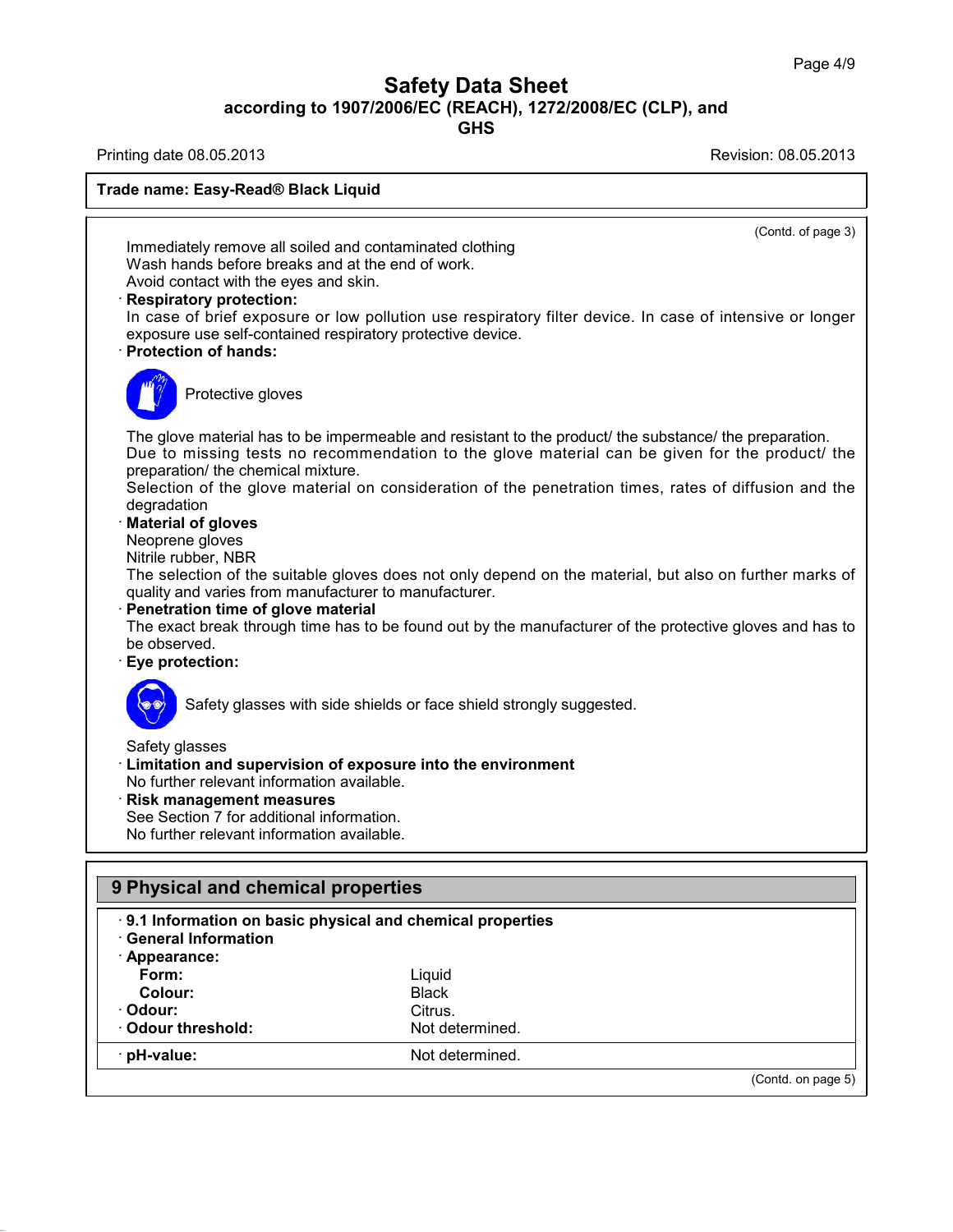## **Safety Data Sheet**<br> **according to 1907/2006/EC (REACH), 1272/2008/EC (CLP), and**<br> **GHS GHS Safety Data Sheet<br>
according to 1907/2006/EC (REACH), 1272/2008/EC (CLP), and<br>
Printing date 08.05.2013<br>
Revision: 08.05.2013<br>
Revision: 08.05.2013 ACCORDING 1907/2006/EC (Required)**<br>Printing date 08.05.2013<br>Trade name: Easy-Read® Black Liquid

### **Trade name: Easy-Read® Black Liquid**

|                                                            | (Contd. of page 4)                                      |
|------------------------------------------------------------|---------------------------------------------------------|
| <b>Change in condition</b>                                 |                                                         |
| <b>Melting point/Melting range:</b>                        | Undetermined.                                           |
| <b>Boiling point/Boiling range:</b>                        | Undetermined.                                           |
| · Flash point:                                             | 67 °C (ASTM D-93)                                       |
| · Flammability (solid, gaseous):                           | Combustible Class IIIA per OSHA, 29CFR 1910.106         |
| · Ignition temperature:                                    | Not determined.                                         |
| <b>Decomposition temperature:</b>                          | Not determined.                                         |
| Self-igniting:                                             | Not determined.                                         |
| Danger of explosion:                                       | Product does not present an explosion hazard.           |
| <b>Explosion limits:</b>                                   |                                                         |
| Lower:                                                     | Not determined.                                         |
| Upper:                                                     | Not determined.                                         |
| · Vapour pressure:                                         | Not determined.                                         |
| Density at 20 °C:                                          | $0,79$ g/cm <sup>3</sup>                                |
| <b>Relative density</b>                                    | Not determined.                                         |
| · Vapour density                                           | Not determined.                                         |
| <b>Evaporation rate</b>                                    | Not determined.                                         |
| · Solubility in / Miscibility with                         |                                                         |
| water:                                                     | Not miscible or difficult to mix.                       |
| · Partition coefficient (n-octanol/water): Not determined. |                                                         |
| · Viscosity:                                               |                                                         |
|                                                            | Not determined.                                         |
| Dynamic:                                                   |                                                         |
| <b>Kinematic:</b>                                          | Not determined.                                         |
| <b>Organic solvents:</b><br>⋅ 9.2 Other information        | $99 + \%$<br>No further relevant information available. |

## **Stability and reactively**<br> **10.1 Reactivity**<br> **10.2 Chemical stability**<br> **Thermal decomposition Stability and reactivity**<br> **10.1 Reactivity**<br> **10.2 Chemical stability**<br> **Thermal decomposition / condition**<br>
No decomposition if used and store

- 
- 
- 
- **Stability and reactivity<br>
· 10.1 Reactivity<br>
· 10.2 Chemical stability<br>
· Thermal decomposition / conditions to be avoided:<br>
· No decomposition if used and stored according to specifications.<br>· 10.3 Possibility of hazardo Stability and reactivity**<br>
↑ **10.1** Reactivity<br>
↑ **10.2** Chemical stability<br>
Thermal decomposition *l* conditions to be avoided:<br>
No decomposition if used and stored according to specifications.<br>
↑ **10.3 Possibility of h** <ul>\n<li><b>10.1 Reactivity</b></li>\n<li><b>10.2 Chemical stability</b></li>\n<li><b>Thermal decomposition / conditions to be avoided:</b>\n<p>No decomposition if used and stored according to specifications.</p>\n<ul>\n<li><b>10.3 Possibility of hazardous reactions</b></li>\n</ul>\n<p>Reacts with oxidizing agents.</p>\n<p>Reacts with strong acids.</p>\n<ul>\n<li><b>10.4 Conditions to avoid No further relevant information available.</b></li>\n</ul>
- 
- 
- 
- 10.2 Chemical stability<br>
Thermal decomposition / conditions to be avoided:<br>
No decomposition if used and stored according to specifications.<br>
 10.3 Possibility of hazardous reactions<br>
Reacts with oxidizing agents.<br>
Rea
- 
- 

**Hydrocarbons** 

36.0.22

(Contd. on page 6)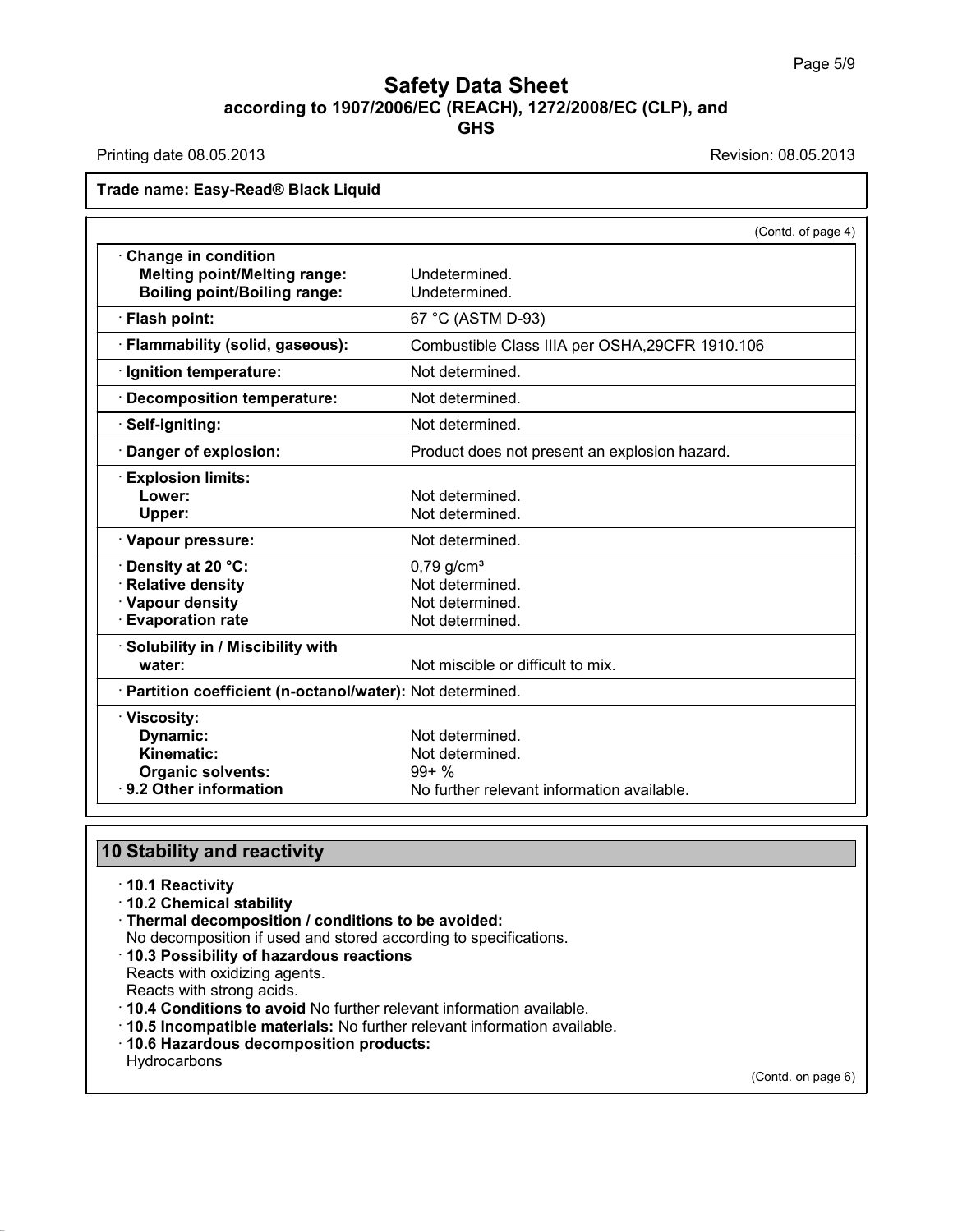### Safety Data Sheet<br><sub>006/EC (REACH), 1272/2008/EC (CLP),<br>GHS</sub> Page 6/9<br>**according to 1907/2006/EC (REACH), 1272/2008/EC (CLP), and<br>GHS<br>Revision: 08.05.2013<br>Revision: 08.05.2013 GHS Safety Data Sheet<br>
Safety Data Sheet<br>
According to 1907/2006/EC (REACH), 1272/2008/EC (CLP), and<br>
Printing date 08.05.2013<br>
Revision: 08.05.2013<br>
Revision: 08.05.2013 ACCORDING 1907/2006/EC (Required)**<br>Printing date 08.05.2013<br>Trade name: Easy-Read® Black Liquid

(Contd. of page 5)

de name: Easy-Read® Black Liquid<br>Carbon monoxide and carbon dioxide

**11 Toxicological information**<br>
11.1 Information<br>
11.1 Information on toxicological effects Carbon monoxide and carbon dioxide<br>
1 Toxicological information<br>
11.1 Information on toxicological effects<br>
1. Dil CEO values relevant for eleccification **11 Toxicological information<br>
11.1 Information on toxicologic<br>
Acute toxicity:<br>
LD/LC50 values relevant for cla<br>
Non-Hazardous Ingredients Toxicological information<br>· 11.1 Information on toxicological effects<br>· Acute toxicity:<br>· LD/LC50 values relevant for classification:<br>Non-Hazardous Ingredients Non-Hazardous Indianal Philadelphical Schools Indianal Philosopher Constrainers**<br> **Non-Hazardous Ingredients**<br>
Oral LD50 >5000 mg/kg (rat) 11.1 Information on toxicological effects<br>Acute toxicity:<br>LD/LC50 values relevant for classification:<br>Non-Hazardous Ingredients<br>Oral | LD50 |>5000 mg/kg (rat)<br>Dermal | LD50 |>5000 mg/kg (rabbit)

**LD/LC50 values relevant for classification:**<br> **Non-Hazardous Ingredients**<br>
Oral LD50 >5000 mg/kg (rat)<br>
Dermal LD50 >5000 mg/kg (rabbit)<br> **Primary irritant effect:** 

• **LD/LC50 values relevant for class**<br> **Non-Hazardous Ingredients**<br>
Oral **LD50** > 5000 mg/kg (rat)<br>
Dermal LD50 > 5000 mg/kg (rabbit<br>
• **Primary irritant effect:**<br>
• **on the skin:** Slight irritant effect on<br>
• **on the eve Non-Hazardous Ingredients**<br>
Oral LD50 >5000 mg/kg (rat)<br>
Dermal LD50 >5000 mg/kg (rabbit)<br> **Primary irritant effect:**<br> **on the skin:** Slight irritant effect on skin and mucous membranes.<br> **on the eye:** Irritating effect.<br> Frimary Irritant effect:<br> **12 Ecological information**<br> **12 Ecological information**<br> **12.1 Toxicity** 

- 
- 
- **12 Ecological information<br>
12 Ecological information<br>
12.1 Toxicity<br>
12.2 Persistence and degradability No further relevant information available.<br>
12.2 Persistence and degradability No further relevant information availa** 2 **Ecological information**<br>
12.1 Toxicity<br>
12.1 Toxicity: No further relevant information available.<br>
12.2 Persistence and degradability No further relevant information available.<br>
12.3 Bioaccumulative potential No further
	- **12.3 Bioaccumulative potential No further relevant information available.<br>
	12.4 Mobility in soil No further relevant information available.<br>
	<b>Additional ecological information:**<br> **General notes:**
	-
	-
	-

12.2 Persistence and degradability No turther relevant information available.<br>12.3 Bioaccumulative potential No further relevant information available.<br>12.4 Mobility in soil No further relevant information available.<br>Addit 12.3 Bioaccumulative potential No further relevant information available.<br>12.4 Mobility in soil No further relevant information available.<br>Additional ecological information:<br>General notes:<br>Water hazard class 1 (German Regu system.<br>· 12.5 Results of PBT and vPvB assessment **Water hazard class 1 (German Regulation) (Self-assessment): slightly hazardous for water Do not allow undiluted product or large quantities of it to reach ground water, water cousystem.<br>
<b>12.5 Results of PBT and vPvB ass** • **General notes:**<br>
Water hazard class 1 (German Regulation) (Self-assessment): slightly hazardo<br>
Do not allow undiluted product or large quantities of it to reach ground wate<br>
system.<br>
• **12.5 Results of PBT and vPvB asse** 

- 
- 
- 
- 12.5 Results of PBT and VPVB assessment<br>
PBT: Not applicable.<br>
12.6 Other adverse effects No further relations<br>
13 Disposal considerations<br>
13.1 Waste treatment methods

· **Recommendation**

36.0.22

• **12.6 Other adverse effects** No further relevant information available.<br> **13 Disposal considerations**<br>
• **13.1 Waste treatment methods**<br>
• **Recommendation**<br> **Must not be disposed together with household garbage. Do not a** Must not be disposed together with household garbage. Do not allow product to reach sewage system.<br>• Must not be disposed together with household garbage. Do not allow product to reach sewage system.<br>• **Uncleaned packaging** 

· **Recommendation:** Disposal must be made according to official regulations.

(Contd. on page 7)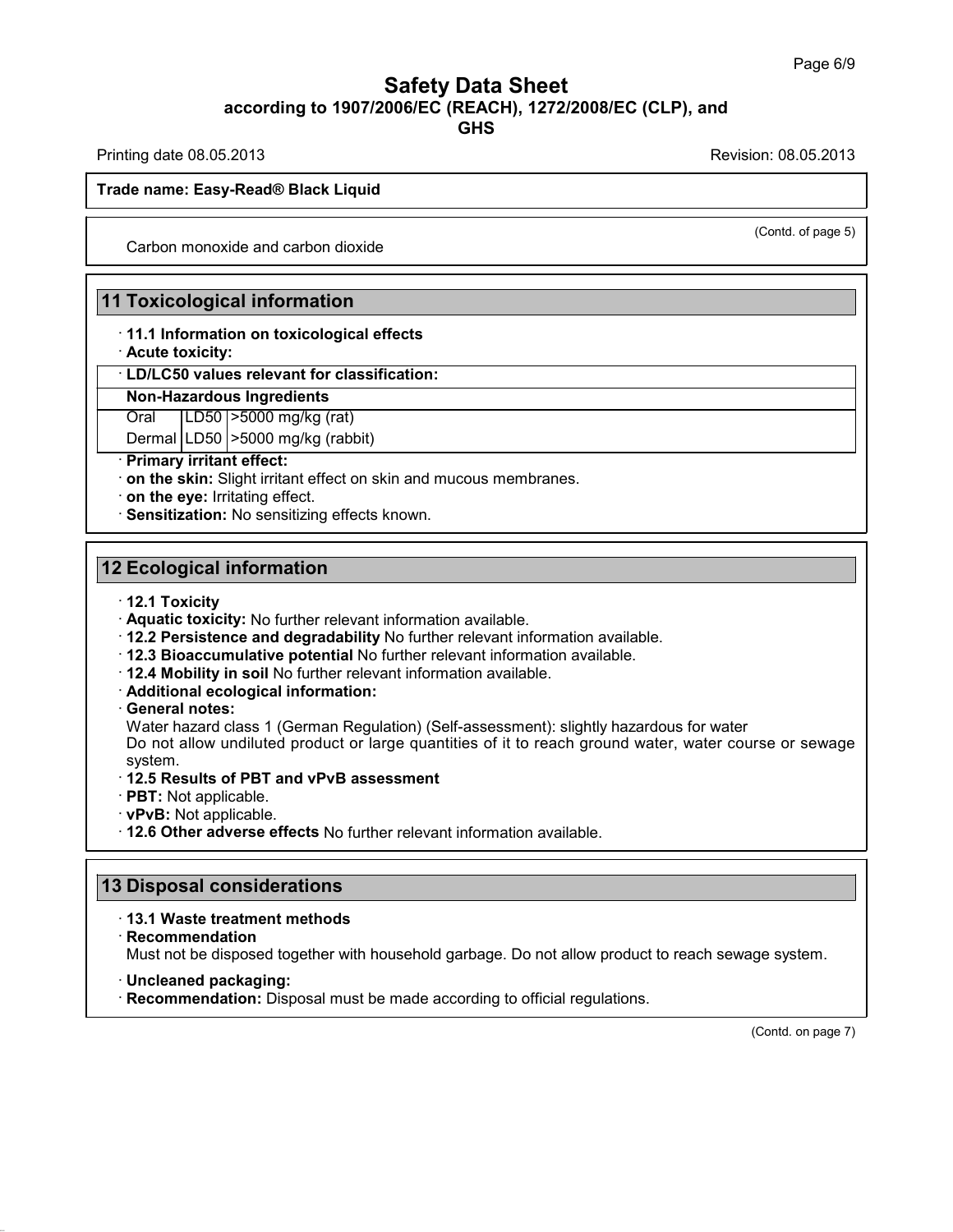### Safety Data Sheet<br><sub>006/EC (REACH), 1272/2008/EC (CLP),<br>GHS</sub> Page 7/9<br>**according to 1907/2006/EC (REACH), 1272/2008/EC (CLP), and<br>GHS<br>Revision: 08.05.2013<br>Revision: 08.05.2013 GHS Safety Data Sheet<br>
according to 1907/2006/EC (REACH), 1272/2008/EC (CLP), and<br>
Printing date 08.05.2013<br>
Revision: 08.05.2013<br>
Revision: 08.05.2013 Trade name: Easy-Read® Black Liquid**<br>Trade name: Easy-Read® Black Liquid

on: 08.05.2013<br>(Contd. of page 6)

| Trade name: Easy-Read® Black Liquid             |                                                                                                             |
|-------------------------------------------------|-------------------------------------------------------------------------------------------------------------|
|                                                 | (Contd. of page 6)                                                                                          |
|                                                 |                                                                                                             |
| <b>14 Transport information</b>                 |                                                                                                             |
| $\cdot$ 14.1 UN-Number                          |                                                                                                             |
| $\cdot$ DOT                                     | <b>NA1993</b>                                                                                               |
| · ADR, ADN, IMDG, IATA                          | N/A                                                                                                         |
| · 14.2 UN proper shipping name                  |                                                                                                             |
| $\cdot$ DOT                                     | <b>COMBUSTIBLE LIQUID, N.O.S</b>                                                                            |
| · ADR, ADN, IMDG, IATA                          | N/A                                                                                                         |
| 14.3 Transport hazard class(es)                 |                                                                                                             |
| $\cdot$ DOT                                     |                                                                                                             |
| · Class                                         | 3 Flammable liquids.                                                                                        |
| · ADR, ADN, IMDG, IATA                          | .                                                                                                           |
| · Class                                         | N/A                                                                                                         |
| 14.4 Packing group                              |                                                                                                             |
| $\cdot$ DOT                                     | $\mathbf{III}$                                                                                              |
| · ADR, IMDG, IATA                               | N/A                                                                                                         |
| 14.5 Environmental hazards:                     |                                                                                                             |
| · Marine pollutant:                             | <b>No</b>                                                                                                   |
| 14.6 Special precautions for user               | Not applicable.                                                                                             |
| 14.7 Transport in bulk according to Annex II of |                                                                                                             |
| <b>MARPOL73/78 and the IBC Code</b>             | Not applicable.                                                                                             |
| · UN "Model Regulation":                        |                                                                                                             |
|                                                 |                                                                                                             |
|                                                 |                                                                                                             |
| <b>15 Regulatory information</b>                |                                                                                                             |
|                                                 | $\cdot$ 15.1 Safety, health and environmental regulations/legislation specific for the substance or mixture |

**Example 15.1 Safety, health and environmental regulations/legislation specific for the substance or mixture**<br>- United States (USA)<br>- SARA **Example 15 Augulatory information<br>- 15.1 Safety, health and environmental States (USA)<br>- SARA<br>- Section 355 (extremely becarde** • **15.1 Safety, health and environmental regulations/legeral of SARA**<br>• **United States (USA)**<br>• **SARA**<br>• **Section 355 (extremely hazardous substances):**<br>Substance is not listed. Substance is not listed.<br> **SARA**<br>
Substance is not listed.<br>
Substance is not listed.<br>
Substance is not listed.<br>
Substance is not listed.<br>
Substance is not listed.

· **SARA**

36.0.22

**SARA**<br>
• **Section 355 (extremely hazardous substances):**<br>
• Substance is not listed.<br>
• **Section 313 (Specific toxic chemical listings):**<br>
• Substance is not listed.<br>
• **TSCA (Toxic Substances Control Act):**<br>
• Substance Substance is not listed.<br> **· Section 313 (Specific toxic chemical listings):**<br>
Substance is not listed.<br> **· TSCA (Toxic Substances Control Act):**<br>
Substance is not listed.<br> **· Chemicals known to cause cancer:**<br>
Substance i

**TSCA (Toxic Substances Control Act):** 

**TSCA (Toxic Substances Control Act):**<br>
Substance is not listed.<br> **• Proposition 65 (California):**<br>
• Chemicals known to cause cancer:<br>
Substance is not listed.<br>
• Chemicals known to cause reproductive toxicity for females Chemicals known to cause reproductive toxicity for females:<br>Substance is not listed.

(Contd. on page 8)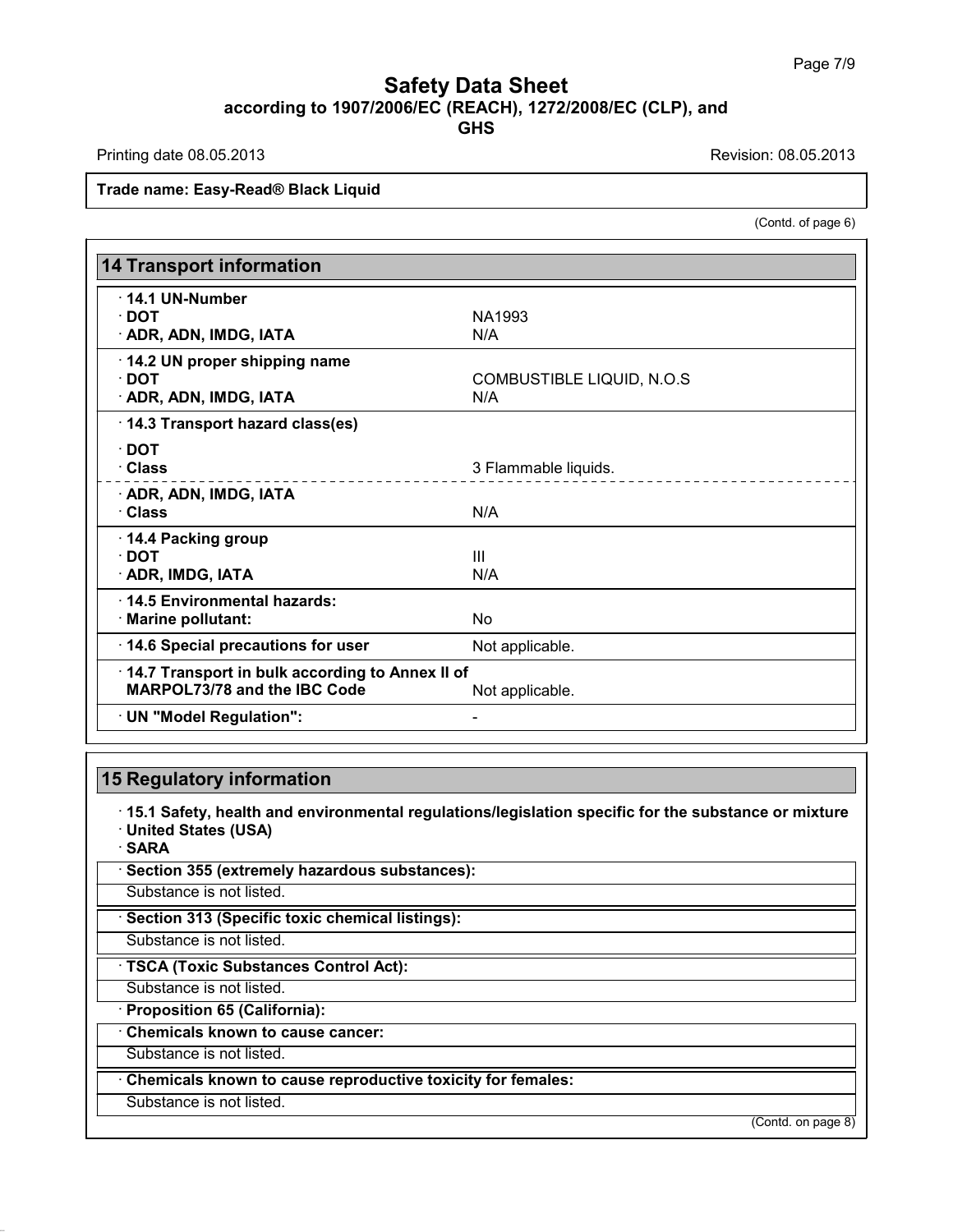### Safety Data Sheet<br><sub>006/EC (REACH), 1272/2008/EC (CLP),<br>GHS</sub> Page 8/9<br>**according to 1907/2006/EC (REACH), 1272/2008/EC (CLP), and<br>GHS<br>Revision: 08.05.2013<br>Revision: 08.05.2013 GHS Safety Data Sheet<br>
Safety Data Sheet<br>
According to 1907/2006/EC (REACH), 1272/2008/EC (CLP), and<br>
Printing date 08.05.2013<br>
Revision: 08.05.2013<br>
Revision: 08.05.2013 ACCORDING 1907/2006/EC (Required)**<br>Printing date 08.05.2013<br>Trade name: Easy-Read® Black Liquid

| <b>THILITY VAIL VU.UU.LUTU</b>                                                                                                                                                                            |                    |
|-----------------------------------------------------------------------------------------------------------------------------------------------------------------------------------------------------------|--------------------|
| <b>Frade name: Easy-Read® Black Liquid</b>                                                                                                                                                                |                    |
|                                                                                                                                                                                                           | (Contd. of page 7) |
| Chemicals known to cause reproductive toxicity for males:                                                                                                                                                 |                    |
| Substance is not listed.                                                                                                                                                                                  |                    |
| Chemicals known to cause developmental toxicity:                                                                                                                                                          |                    |
| Substance is not listed.                                                                                                                                                                                  |                    |
| <b>Carcinogenic Categories</b>                                                                                                                                                                            |                    |
| · EPA (Environmental Protection Agency)                                                                                                                                                                   |                    |
| Substance is not listed.                                                                                                                                                                                  |                    |
| · IARC (International Agency for Research on Cancer)                                                                                                                                                      |                    |
| Substance is not listed.                                                                                                                                                                                  |                    |
| · TLV (Threshold Limit Value established by ACGIH)                                                                                                                                                        |                    |
| Substance is not listed.                                                                                                                                                                                  |                    |
| · NIOSH-Ca (National Institute for Occupational Safety and Health)                                                                                                                                        |                    |
| Substance is not listed.                                                                                                                                                                                  |                    |
| · OSHA-Ca (Occupational Safety & Health Administration)                                                                                                                                                   |                    |
| Substance is not listed.                                                                                                                                                                                  |                    |
| · Canada                                                                                                                                                                                                  |                    |
| · Canadian Domestic Substances List (DSL)                                                                                                                                                                 |                    |
| Substance is not listed.                                                                                                                                                                                  |                    |
| Canadian Ingredient Disclosure list (limit 0.1%)                                                                                                                                                          |                    |
| Substance is not listed.                                                                                                                                                                                  |                    |
| · Canadian Ingredient Disclosure list (limit 1%)                                                                                                                                                          |                    |
| Substance is not listed.                                                                                                                                                                                  |                    |
| · 15.2 Chemical safety assessment: A Chemical Safety Assessment has not been carried out.                                                                                                                 |                    |
| <b>16 Other information</b>                                                                                                                                                                               |                    |
| This information is based on our present knowledge. However, this shall not constitute a guarantee for any<br>specific product features and shall not establish a legally valid contractual relationship. |                    |

36.0.22

**Solder information**<br> **Solder information**<br>
This information is based on our present knowledge. However, this shall not constitute a guarantee for any<br>
specific product features and shall not establish a legally valid cont This information is based on our present knowledge.<br>
specific product features and shall not establish a leg<br> **Abbreviations and acronyms:**<br>
ADR: Accord européen sur le transport des marchandises d<br>
International Martime C specific product features and shall not establish a legally<br>**Abbreviations and acronyms:**<br>ADR: Accord européen sur le transport des marchandises dang<br>International Carriage of Dangerous Goods by Road)<br>IMDG: International M **Abbreviations and acronyms:**<br>ADR: Accord européen sur le transport des<br>International Carriage of Dangerous Goods by R<br>IMDG: International Maritime Code for Dangerou<br>DOT: US Department of Transport Association<br>IATA: Intern **Abbreviations and acronyms:**<br>ADR: Accord européen sur le transport des marc<br>International Carriage of Dangerous Goods by Road)<br>IMDG: International Maritime Code for Dangerous Goo<br>DOT: US Department of Transportation<br>IATA: ADR: Accord européen sur le transport des marchandises dangereuses par Rou<br>International Carriage of Dangerous Goods by Road)<br>IMDG: International Maritime Code for Dangerous Goods<br>DOT: US Department of Transport Associatio International Carriage of Dangerous Goods by Road)<br>IMDG: International Maritime Code for Dangerous Goods<br>DOT: US Department of Transportation<br>IATA: International Air Transport Association<br>GHS: Globally Harmonized System of IMDG: International Maritime Code for Dangerous Goods<br>DOT: US Department of Transportation<br>IATA: International Air Transport Association<br>GHS: Globally Harmonized System of Classification and Labelling of Chemicals<br>ACGIH: A DOT: US Department of Transportation<br>IATA: International Air Transport Association<br>GHS: Globally Harmonized System of Classification and Label<br>ACGIH: American Conference of Governmental Industrial Hygi<br>CAS: Chemical Abstra IATA: International Air Transport Association<br>GHS: Globally Harmonized System of Classification and Labelling of<br>ACGIH: American Conference of Governmental Industrial Hygienists<br>CAS: Chemical Abstracts Service (division of GHS: Globally Harmonized System of Classification and Labelling of Chemicals<br>ACGIH: American Conference of Governmental Industrial Hygienists<br>CAS: Chemical Abstracts Service (division of the American Chemical Society)<br>NFPA ACGIH: American Conference of Governmental Incols<br>CAS: Chemical Abstracts Service (division of the A<br>NFPA: National Fire Protection Association (USA)<br>HMIS: Hazardous Materials Identification System (<br>WHMIS: Workplace Hazar CAS: Chemical Abstracts Service (division of the American C<br>NFPA: National Fire Protection Association (USA)<br>HMIS: Hazardous Materials Identification System (USA)<br>WHMIS: Workplace Hazardous Materials Information System<br>DNE NFPA: National Fire Protection Association (USA)<br>HMIS: Hazardous Materials Identification System (WHMIS: Workplace Hazardous Materials Informat<br>DNEL: Derived No-Effect Level (REACH)<br>PNEC: Predicted No-Effect Concentration HMIS: Hazardous Materials Identification<br>WHMIS: Workplace Hazardous Materials<br>DNEL: Derived No-Effect Level (REACH)<br>PNEC: Predicted No-Effect Concentration<br>LC50: Lethal concentration, 50 percent<br>LD50: Lethal dose, 50 perce (Contd. on page 9)